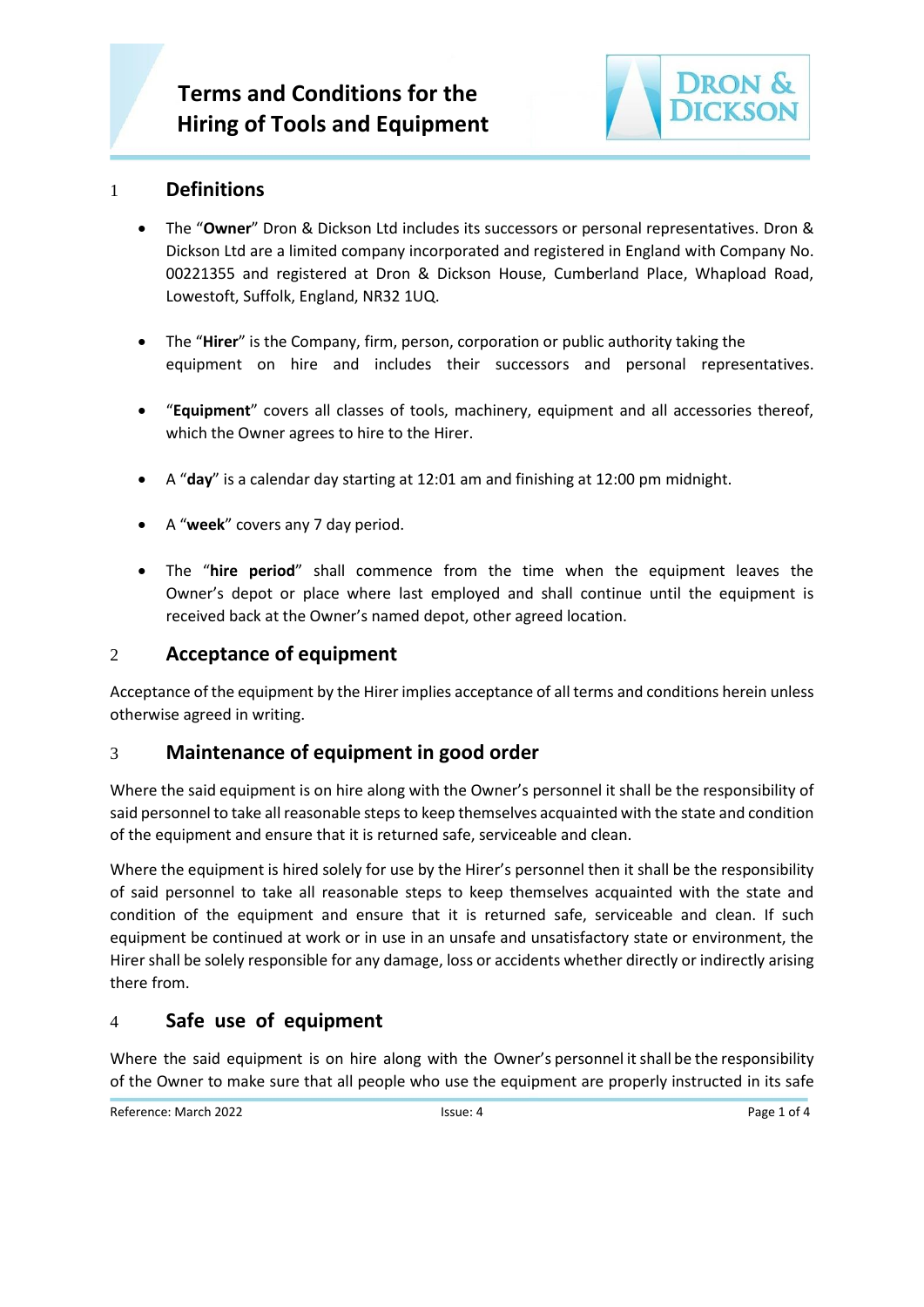# **Terms and Conditions for the Hiring of Tools and Equipment**



and correct use and they are in possession of all relevant instructions. The Owner must ensure that the Equipment is not misused.

Where the equipment is hired solely for use by the Hirer's personnel it shall be the responsibility of the Hirer to make sure that all people who use the equipment are properly instructed in its safe and correct use and they are in possession of all relevant instructions. The Hirer must ensure that the Equipment is not misused.

# 5 **Breakdown repairs and adjustment**

The Hirer shall not, except for the changing of consumables, repair the equipmentwithout the written authority of the Owner. Changing of consumables is the responsibility of the Hirer. The Hirer shall be responsible for all expense involved arising from any breakdown and all loss or damage incurred by the Owner due to the Hirer's negligence, misdirection or misuse of the equipment, whether by the Hirer or Hirer's servants. The Hirer is responsible for the cost of damage and/or repairs due to theft, loss, negligence, misdirection, misuse or vandalism of the equipment.

## 6 **Other stoppages**

No claims will be admitted for stoppages through causes outside the Owner's control, including inclement weather, shipping delays or cancellation of work scopes nor shall the Owner be responsible for the cost or expense of recovering any equipment.

## 7 **Limitation of liability**

Except for liability on the part of the Owner, which is expressly provided for in the Contract (including these Clauses):

- Where the equipment is hired solely for use by the Hirer's personnel the Owner shall have no liability or responsibility for any loss or damage of whatever nature due to or arising through any cause beyond the Owner's reasonable control.
- Where the equipment is hired solely for use by the Hirer's personnel the Owner shall have no liability or responsibility, whether by way of indemnity or by reason of any breach of the contract, breach of statutory duty or misrepresentation or by reason of the commission of any loss (including but not limited to negligence) in connection with the hire, for any of the Hirer's loss of profit, loss of use of the equipment or any asset or facility, loss of production or productivity, loss of contracts with any third party, liabilities of whatever nature to any third party, and/or any other financial or economic loss or indirect or consequential loss or damage of whatever nature.
- Whenever the Contract (including these Clauses) provides or it is agreed between the Owner and the Hirer that any allowance is to be made against hire charges, such allowance shall be

Reference: March 2022 **ISSUE: 4** ISSUE: 4 Page 2 of 4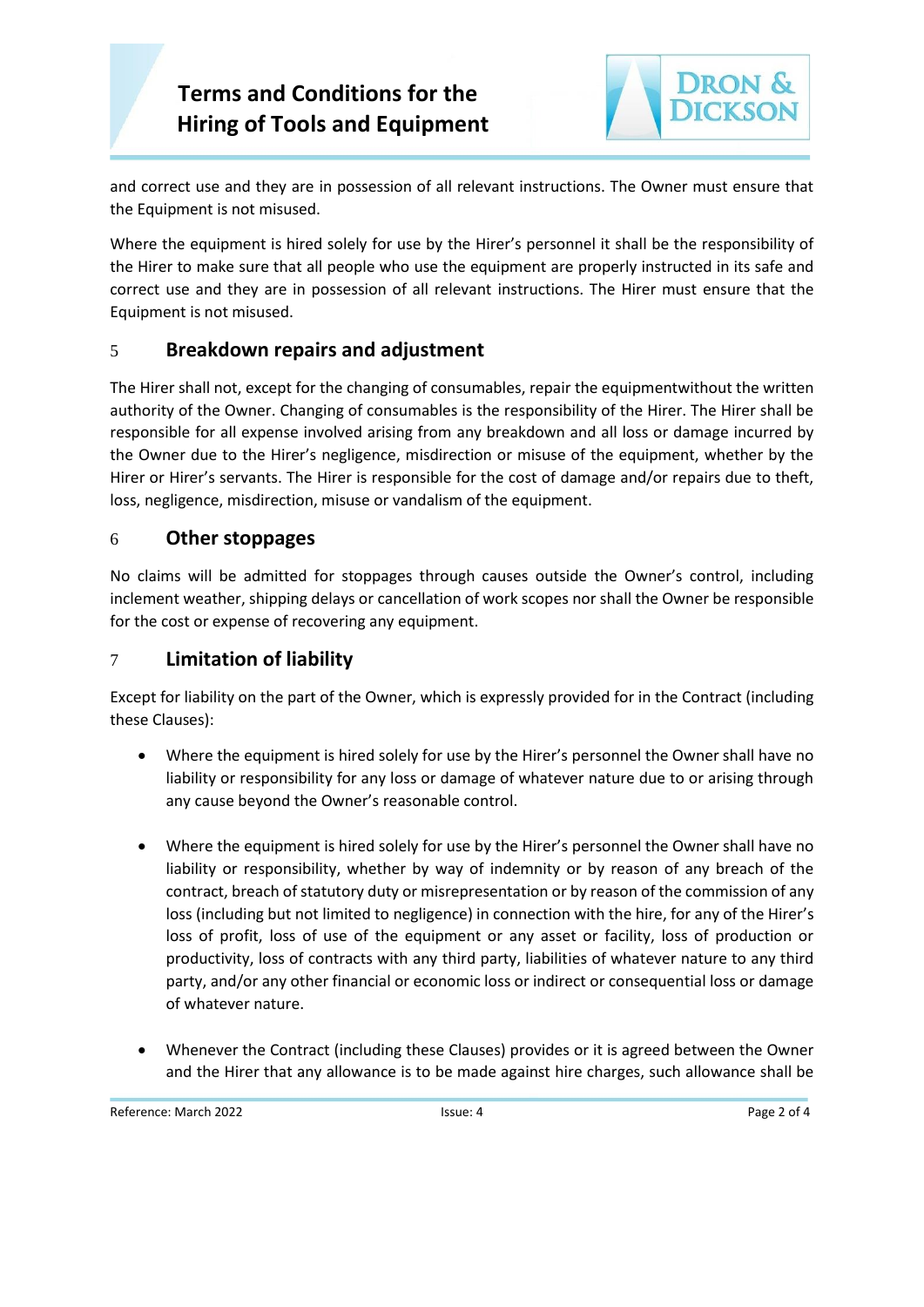

the Hirer's sole and exclusive remedy in respect of circumstances giving rise to the allowance, and such remedy shall be limited to the amount of hire charges which would otherwise be or become due if the allowance in question had not been made.

# 8 **Hirers responsibility for loss and damage**

For the avoidance of doubt it is hereby declared and agreed that nothing in this Clause affects the operation of Clause 5, of this Agreement.

During the continuance of the hire period and whereby the Owner has no personnel onboard/onsite the Hirer shall have full responsibility for the care and safekeeping of the equipment and will return it in good order and will pay to the Owner all costs the Owner incurs in rectifying any equipment returned damaged or unclean to the condition in which it was supplied to the Hirer. Additionally the Hirer will pay for the Owner's financial loss until such rectification is complete. Where equipment is lost or stolen or damaged beyond economic repair, the Hirer will pay for all financial loss of the Owner until the Hirer has paid the replacement cost to the Owner. This is without prejudice to the Owners rights, shall also fully and completely indemnify the Owner in respect of all claims by any person whatsoever for injury to person or property caused by or in connection with or arising out of the storage, transit, transport, unloading, loading or use of the equipment during the continuance of the hire period, and in respect of all costs and charges in connection therewith whether arising under stitute or common law.

#### 9 **Insurance**

Where the equipment is hired solely for use by the Hirer's personnel the Hirer will pay to the Owner the replacement cost of any equipment which is lost or stolen, or damaged beyond economic repair. The Hirer is advised to insure the equipment on this basis. The Hirer will hold in trust for the Owner and pay to the Owner on demand all money the Hirer receives from an insurance company or from any other source in settlement of any claim relating to the loss, theft or damage of any of the equipment. The Hirer must not compromise any claim without the Owner's express consent.

## 10 **Notice of accidents**

Where the equipment is hired solely for use by the Hirer's personnel if the equipment is involved in any accident resulting in an injury to persons or damage to property, immediate notice must be given to the Owner by telephone and confirmed in writing to the Owner's office. In relation to a claim in respect of which the Hirer is not bound fully to indemnify the Owner, no admission, offer, promise of payment or indemnity shall be made by the Hirer without the Owner's consent in writing.

## 11 **Rehiring etc**

The equipment or any part thereof shall not be re-hired, sub let, or lent to any third party without the written permission of the Owner.

Reference: March 2022 **ISSUE: 4 ISSUE: 4 Page 3 of 4 Page 3 of 4**